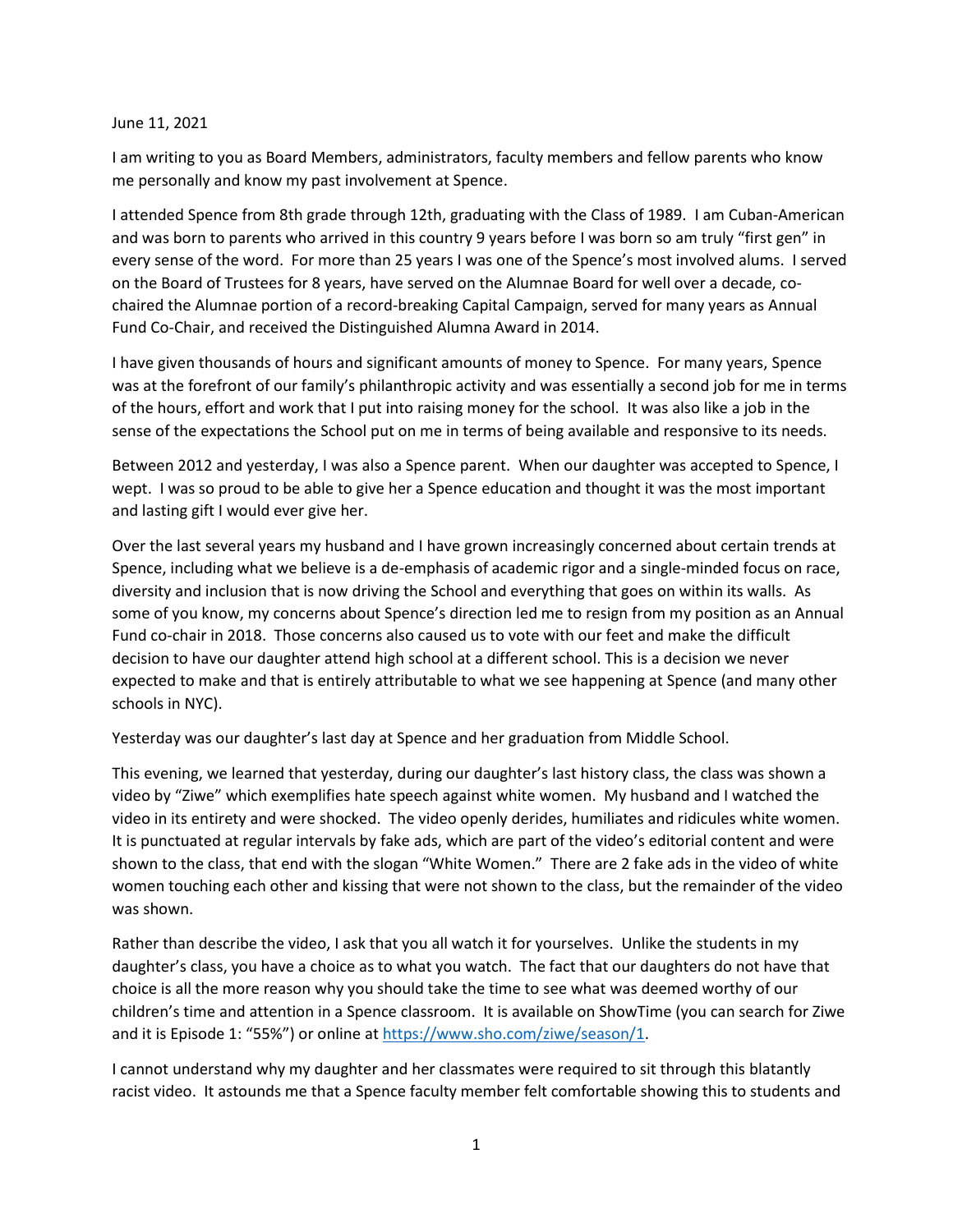thought it was acceptable to do so. My husband and I understand that no explanation was given to the class as to why this was being shown to them. It had no connection to any class discussions or learning. It appears to have been just a gratuitous display of racist hate speech directed at white women.

For a school that emphasizes how it is "in partnership" with its students' families, and how it "holds sacred" the trust that parents put in the school by sending our daughters there, what happened in my daughter's history classroom is a deep and scarring violation of that trust. I believe this incident is emblematic of a larger problem and a sad reflection of the current climate at Spence. It's a climate we have chosen to leave but I would hope that at least some of you might consider saying "enough" and strive to refocus the school on its former strengths of academic excellence, rigor and true intellectualism.

I wonder whether Spence would be proud to tell its parent community, donors, alums or prospective parents, that *this* video is what it shows its 8th graders on graduation day – or any day.

Had the video derided and ridiculed Asian women, Black women or Hispanic women, the Spence community would declare with one voice that it was blatantly racist. In fact, had a similar video been shown making fun of ANY OTHER racial group, Spence, its faculty, the Board and the entire community would be whipped into a frenzy. Take a moment to consider what that reaction would be. Is Ziwe's video somehow *not* racist and acceptable to Spence because it attacks whites? Are the Board and administration of Spence really okay with having a Spence teacher show this to her students? The video is appalling and I am deeply insulted by it.

While Spence may say that it cannot be in every corner of every classroom (which I have heard before), or that this was a decision by a single faculty member and that the school was unaware that the video would be shown, that excuse does not hold water. There is no doubt that every single faculty member at Spence knows that showing an anti-Black or anti-Hispanic video would be grounds for immediate termination and that they would not dare do this in a Spence classroom if they expected to keep their jobs. How is it that Spence has not made it equally clear to every faculty member that a blatantly antiwhite video is equally reprehensible and intolerable? Clearly, this message has not been delivered with any clarity, much less delivered at the same decibel level as the message that hate speech directed at people of color or LGBTQ people has no place in Spence's classrooms.

After watching the video I feel like I have been gut-punched and I am extremely angry. Angry that our daughter's last day at Spence -- my alma mater and the school I thought I would one day see her graduate from – ended on this note.

It is very difficult to sit here regretting every ounce of effort and every dollar I have poured into this institution. I feel insulted, humiliated and used. I hate that the school permitted this violation to happen. It confirms the tragic but inescapable conclusion that Spence has lost its way and that there is insufficient oversight of what is going on in Spence's classrooms.

I recall a Board meeting years ago where I expressed concerns about my daughter's lower school grade being required to make politically-oriented protest posters during art class and was told that it could not possibly have happened as it was reported to me by my then 9 or 10-year old daughter. Within an hour of the Board meeting's conclusion, I received calls from two senior Spence administrators confirming that it had in fact happened *exactly as it was reported to me* and that the girls were not given any choice but to make a protest poster. As in that situation, the faculty member who showed the video yesterday had